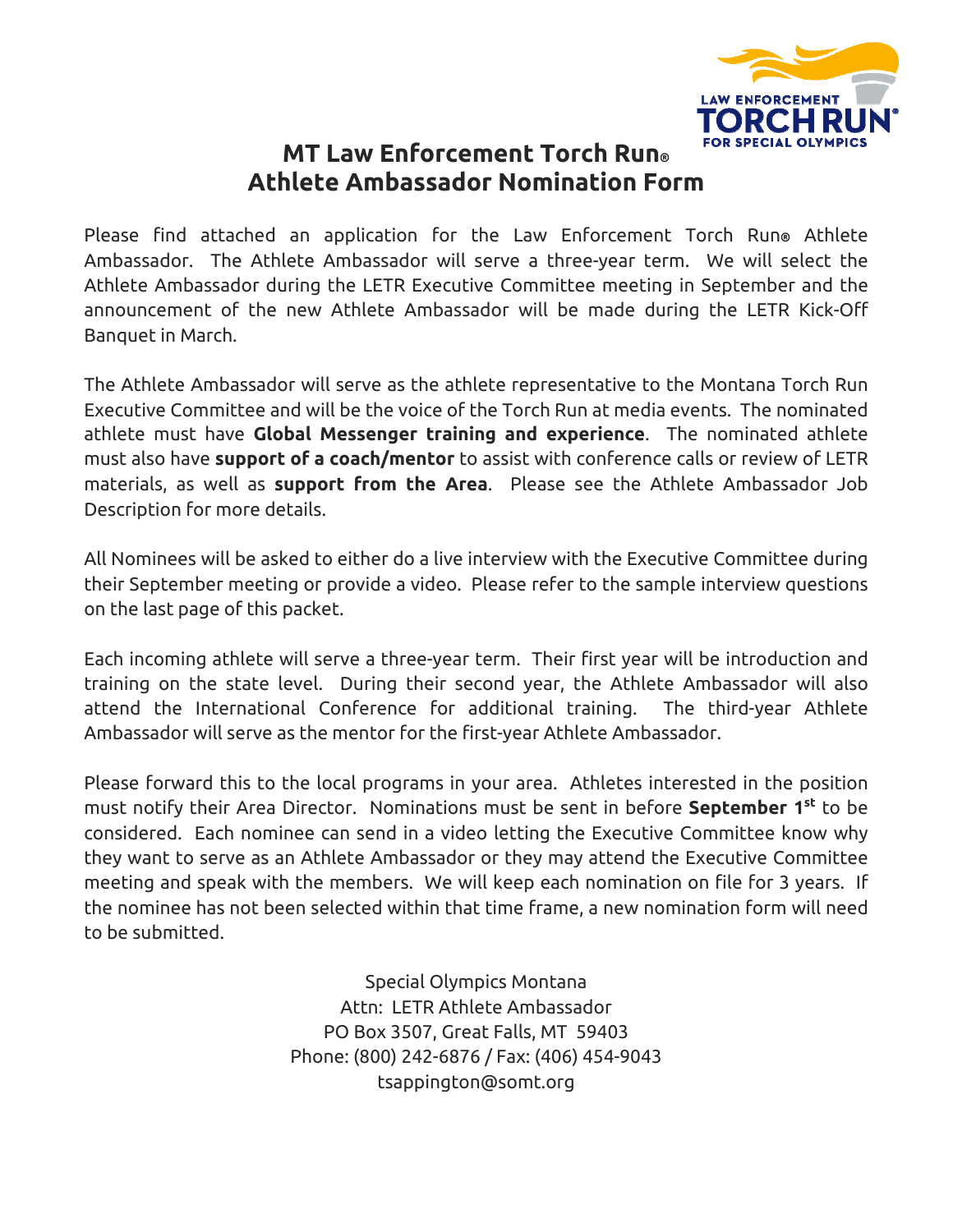# **Montana Law Enforcement Torch Run® Athlete Ambassador**  *Job Description*



## **A. Election and Selection Criteria**

Area Directors should nominate athletes that qualify and are interested in the position. Nominated athletes must have participated or been involved in Special Olympics Montana and the Law Enforcement Torch Run® for at least five years. The winner will be announced at the annual LETR Kickoff Banquet in March.

## **B. Terms**

The Athlete Ambassador will serve a 3-year term, beginning at the MT LETR Kickoff Banquet.

## **C. Athlete Responsibilities**

To ensure that the athlete is prepared to take on this leadership role, the Area Program must nominate an athlete who meets the following criteria. The athlete must:

- $\div$  Be able to act as the athlete representative to the MT LETR.
- Be the "voice" of the MT LETR at media events.
- Be able to commit to a three-year term.
- Have Global Messenger training and experience.
- Have support of a coach/mentor to assist with conference calls or review of MT LETR materials
- Be willing and able to travel. Travel may include attendance at the annual LETR International Conference during their second-year term.
- Be available to attend LETR meetings and conferences calls as well as the LETR Executive Committee meetings and conference calls. There are at least 2 Executive Committee meetings throughout each year.
- Be available to participate in the LETR Kickoff Conference & Banquet in March each year.
- $\bullet$  The third-year athlete must be able to mentor the incoming first-year athlete.

### **D. Area Program Responsibilities**

To ensure that the athlete nominated has adequate support and is aware of the commitment made when joining the MT LETR, the Area Program must do the following prior to nominating an athlete:

- Adequately explain the role and time commitment expected.
- Identify support within the athlete's home community to assist with conference calls or review of MT LETR materials.
- Be willing to assist with travel logistics and cost of travel to meetings for the athlete whenever reasonably feasible.
- Provide a mentor/coach to accompany the athlete to the annual LETR International Conference.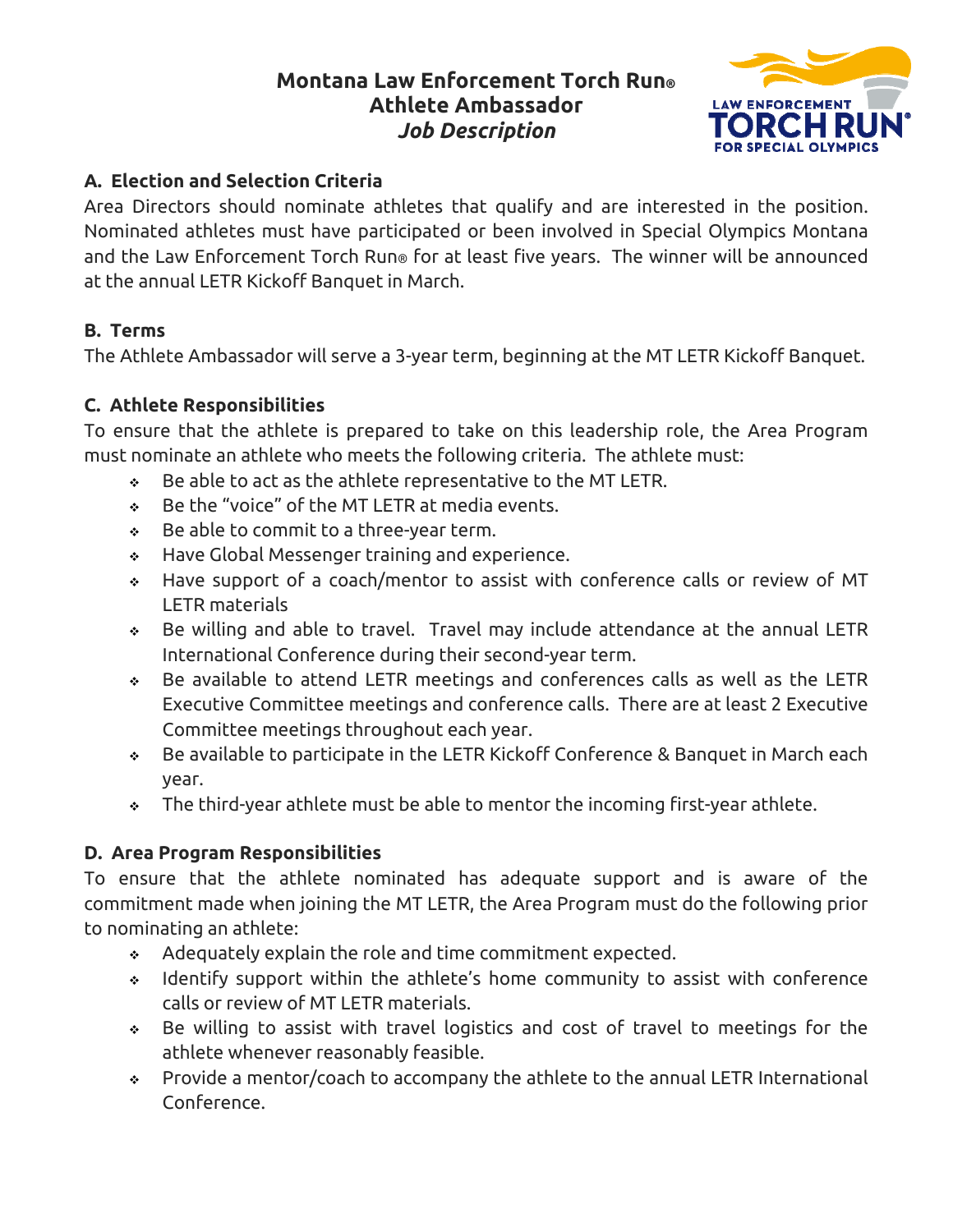### **E. MT LETR Responsibilities**

To ensure that the athlete nominated will be prepared for his/her role, the following supports and requirements will be established. The MT LETR Director, Asst. Directors and Liaison must:

- Provide the athlete with an overview of the MT LETR's mission and goals.
- Provide an orientation for the athlete at the beginning of his/her term to provide an overview of the Law Enforcement Torch Run program.
- Promote the athlete to be a spokesperson on behalf of athletes during Executive Committee meetings and other Law Enforcement Torch Run functions.
- Assist in building leadership skills within the athlete.
- Invite the athlete to attend the annual LETR International Conference during the second year of their term.

Special Olympics Montana Attn: LETR Athlete Ambassador PO Box 3507 Great Falls, MT 59403 Phone: (800) 242-6876 Fax: (406) 454-9043 tsappington@somt.org